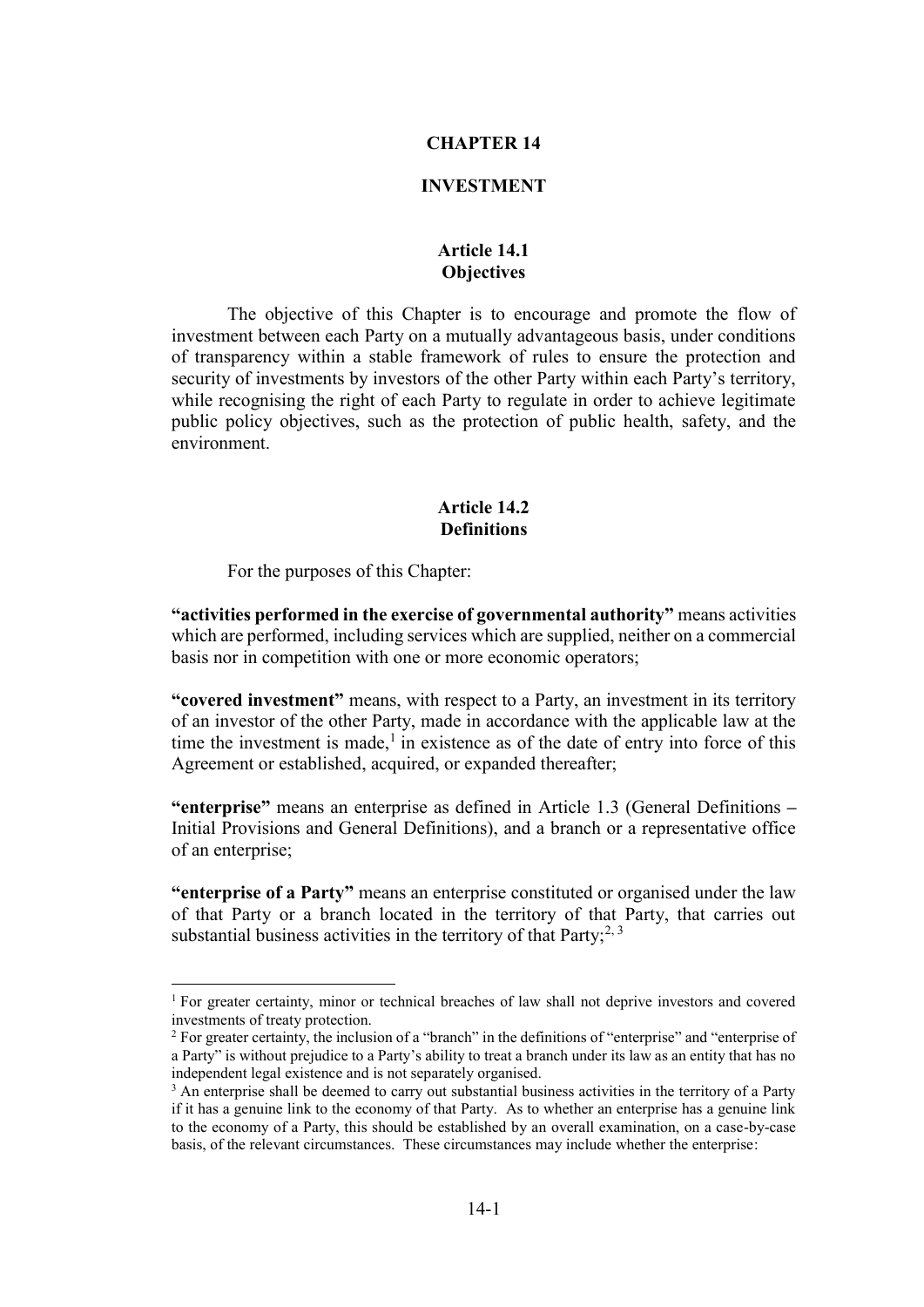**"freely usable currency"** means a "freely usable currency" as determined by the International Monetary Fund under its Articles of Agreement and amendments thereto, or any currency that is used to make international payments and is widely traded in the international principal exchange markets;

**"investment"** means every kind of asset that an investor owns or controls, directly or indirectly, that has the characteristics of an investment, including characteristics such as the commitment of capital or other resources, the expectation of gain or profit, or the assumption of risk. Forms that an investment may take include:

- (a) an enterprise;
- (b) shares, stock, and other forms of equity participation in an enterprise;
- (c) bonds, including government issued bonds, debentures, other debt instruments, and loans:<sup>4</sup>
- (d) futures, options, and other derivatives;
- (e) rights under turnkey, construction, management, production, concession, revenue-sharing, and other similar contracts;
- (f) intellectual property rights;
- (g) licences, authorisations, permits, concessions, and similar rights conferred pursuant to a Party's law; and
- (h) other tangible or intangible, movable or immovable property, and related property rights, such as leases, mortgages, liens, and pledges,

but investment does not mean an order or judgment entered in a judicial or administrative action.

Returns that are invested shall be treated as investments. Any alteration of the form in which assets are invested or reinvested does not affect their qualification as investments;

<sup>(</sup>a) has a continuous physical presence, including through ownership or rental of premises, in the territory of that Party;

<sup>(</sup>b) has its central administration in the territory of that Party;

<sup>(</sup>c) employs staff in the territory of that Party; and

<sup>(</sup>d) generates turnover and pays taxes in the territory of that Party.

<sup>4</sup> Some forms of debt, such as bonds, debentures, and long-term notes, are more likely to have the characteristics of an investment, while other forms of debt, such as claims to payment that are immediately due and result from the sale of goods or services, are less likely to have those characteristics.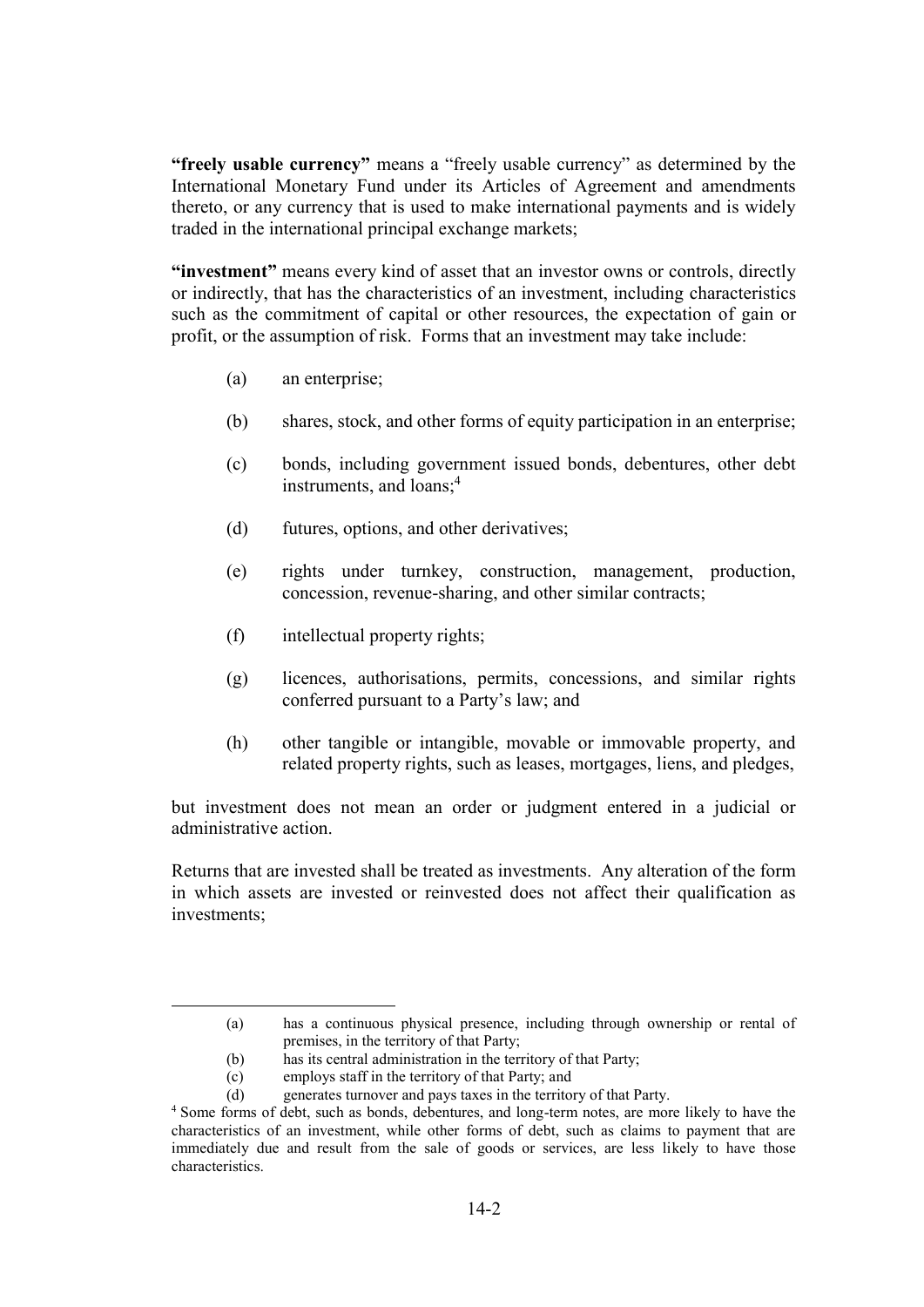#### **"investor of a Party"** means:

- (a) a Party;
- (b) an enterprise of a Party; or
- (c) a national,

that attempts to make, is making, or has made an investment in the territory of the other Party;

**"person of a Party"** means a national or an enterprise of a Party; and

**"returns"** means the amounts yielded by, or derived from, an investment, including profits, dividends, interest, capital gains, royalty payments, management fees, technical assistance fees, and other fees.

# **Article 14.3 Scope**

- 1. This Chapter shall apply to measures adopted or maintained by a Party relating to:
	- (a) investors of the other Party;
	- (b) covered investments; and

- (c) with respect to Article 14.8 (Performance Requirements) and Article 14.18 (Investment and Environmental, Health, and Other Regulatory Objectives), all investments in the territory of that Party.
- 2. A Party's obligations under this Chapter shall apply to measures adopted or maintained by:<sup>5</sup>
	- (a) the central, regional, or local governments or authorities of that Party; and
	- (b) any person, including a state enterprise or any other body, when it exercises any government authority delegated to it by central, regional, or local governments or authorities of that Party.

<sup>5</sup> For greater certainty, a Party's obligations under this Chapter shall also apply to measures adopted or maintained by any other person or entity acting on the instructions of, or under the direction or control of, a person or body listed under subparagraphs (a) or (b), to the extent that those measures are attributable to a Party under international law.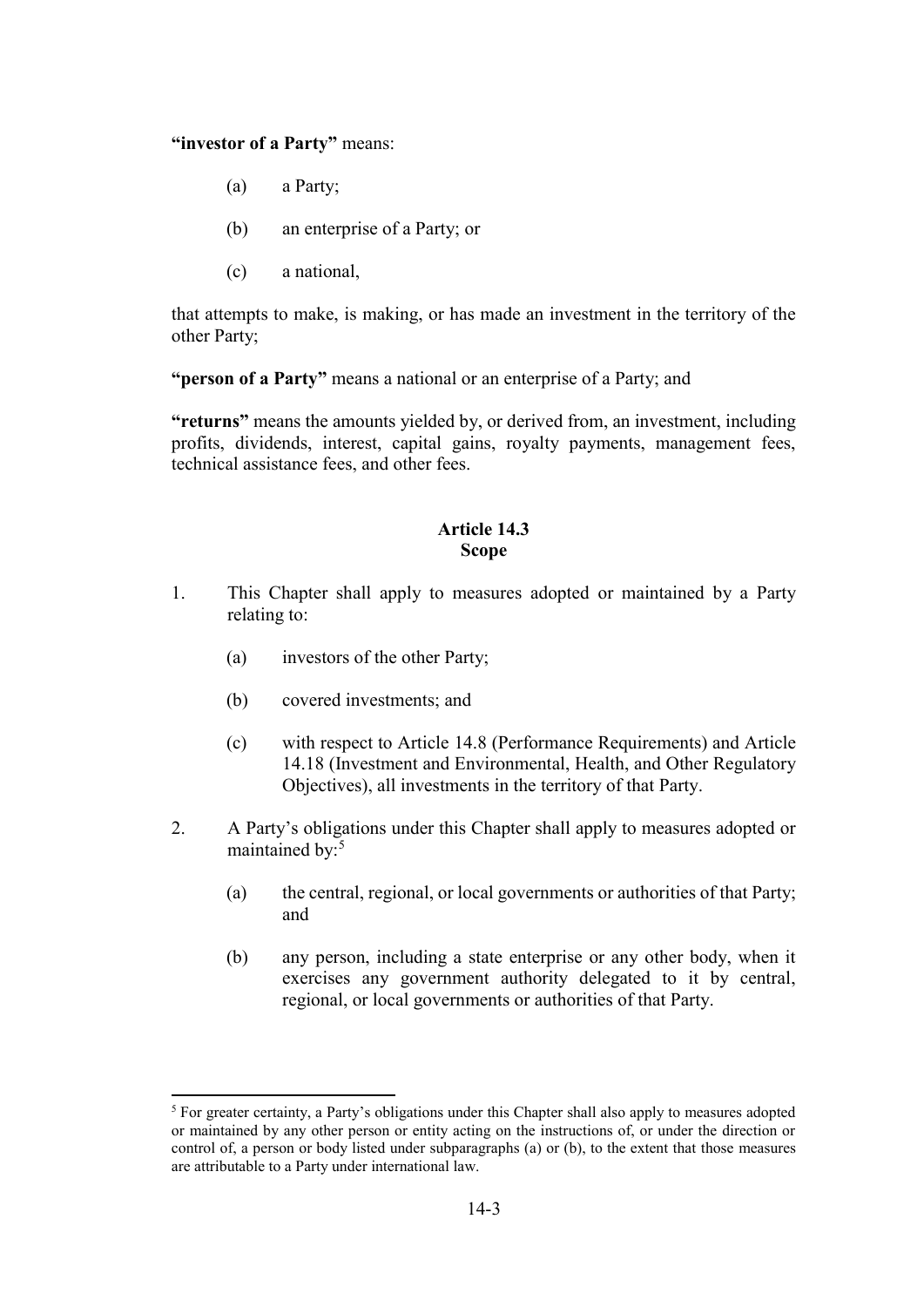- 3. With respect to the establishment of an investment, Articles 14.5 to Article 14.9 shall not apply to any measure relating to activities performed in the exercise of governmental authority.
- 4. For greater certainty, this Chapter shall not bind a Party in relation to any act or fact that took place or any situation that ceased to exist before the date of entry into force of this Agreement.
- 5. Articles 14.5 to Article 14.9 shall not apply to any measure with respect to audio-visual services.
- 6. In the event of any inconsistency between this Chapter and a bilateral, plurilateral, or multilateral air services agreement to which both Parties are party, the air services agreement shall prevail in determining the rights and obligations of the Parties.
- 7. If the Parties have the same obligations under this Agreement and a bilateral, plurilateral, or multilateral air services agreement, a Party may invoke the dispute settlement procedures of this Agreement only after any dispute settlement procedures in the other agreement have been exhausted.

# **Article 14.4 Relation to Other Chapters**

- 1. In the event of any inconsistency between this Chapter and another Chapter, the other Chapter shall prevail to the extent of the inconsistency.
- 2. A requirement of a Party that a service supplier of the other Party post a bond or other form of financial security as a condition for the cross-border supply of a service does not in itself make this Chapter applicable to measures adopted or maintained by the Party relating to that cross-border supply of the service. This Chapter shall apply to measures adopted or maintained by a Party relating to the posted bond or financial security, to the extent that the bond or financial security is a covered investment.
- 3. This Chapter shall not apply to measures adopted or maintained by a Party to the extent that they are covered by Chapter 11 (Financial Services).

# **Article 14.5 Market Access**

Neither Party shall adopt or maintain, with respect to the establishment, acquisition, expansion, management, conduct, operation, or sale or other disposition of an investment of an investor of a Party or of a non-party in its territory, a measure that: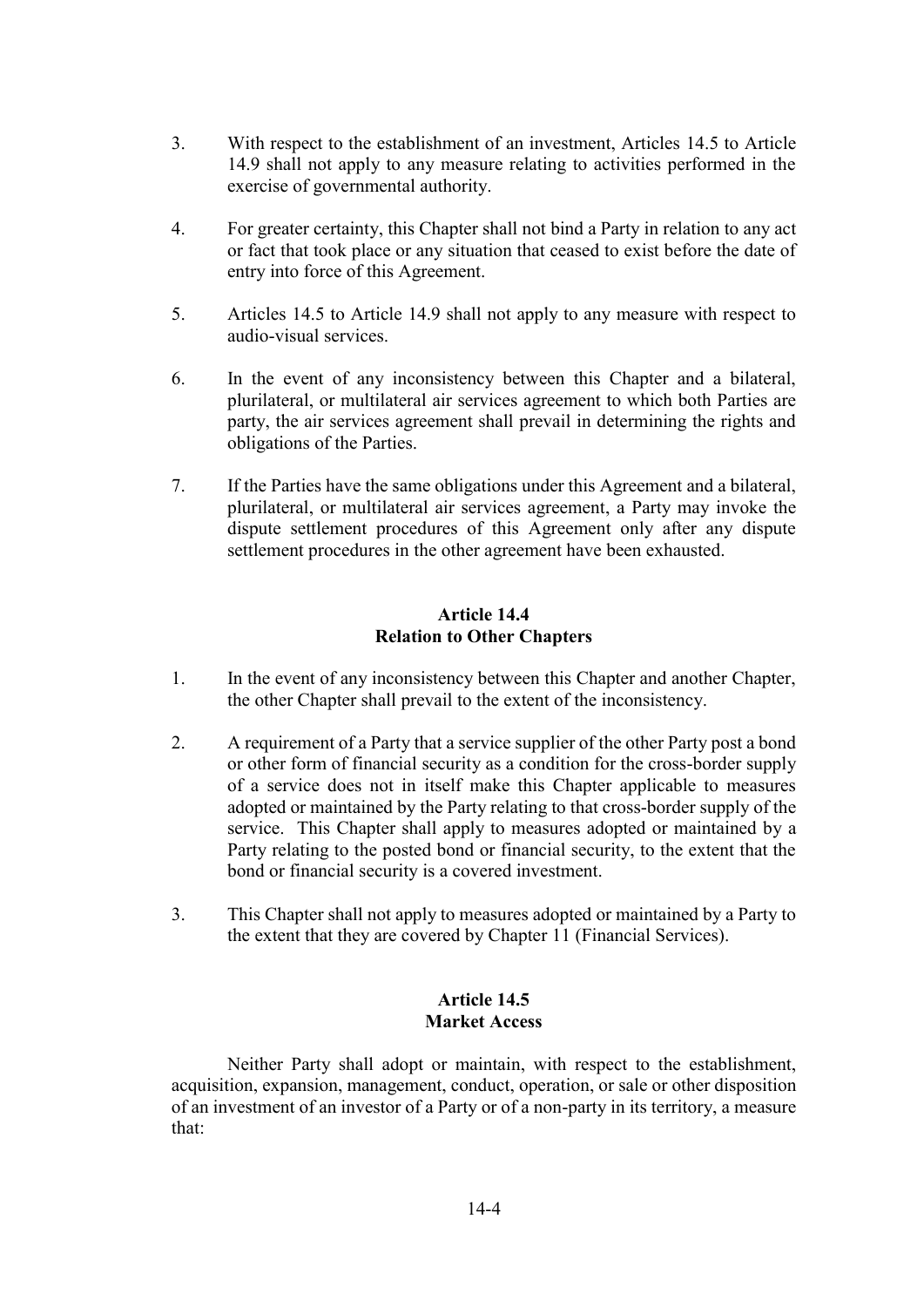- (a) imposes limitations on:
	- (i) the number of enterprises that may carry out a specific economic activity whether in the form of numerical quotas, monopolies, exclusive suppliers, or the requirement of an economic needs test;
	- (ii) the total value of transactions or assets in the form of numerical quotas or the requirement of an economic needs test: $6$
	- (iii) the total number of operations or the total quantity of output expressed in terms of designated numerical units in the form of quotas or the requirement of an economic needs test;
	- (iv) the participation of foreign capital in terms of maximum percentage limit on foreign shareholding or the total value of individual or aggregate foreign investment; or
	- (v) the total number of natural persons that may be employed in a particular sector or that an enterprise may employ and who are necessary for, and directly related to, the performance of economic activity in the form of numerical quotas or the requirement of an economic needs test; or
- (b) requires that an economic activity is carried out through a specific type of legal entity or by a joint venture.

# **Article 14.6 National Treatment**

Each Party shall accord to investors of the other Party and covered investments treatment no less favourable than the treatment it accords, in like situations, to its own investors and to their investments with respect to the establishment, acquisition, expansion, management, conduct, operation, and sale or other disposition of investments in its territory.

# **Article 14.7 Most-Favoured-Nation Treatment**

1. Each Party shall accord to investors of the other Party and covered investments treatment no less favourable than the treatment it accords, in like situations, to investors of a non-party and to their investments with respect to

 $6$  Subparagraphs (a)(i), (a)(ii), and (a)(iii) do not cover measures adopted or maintained in order to limit the production of an agricultural or fisheries product.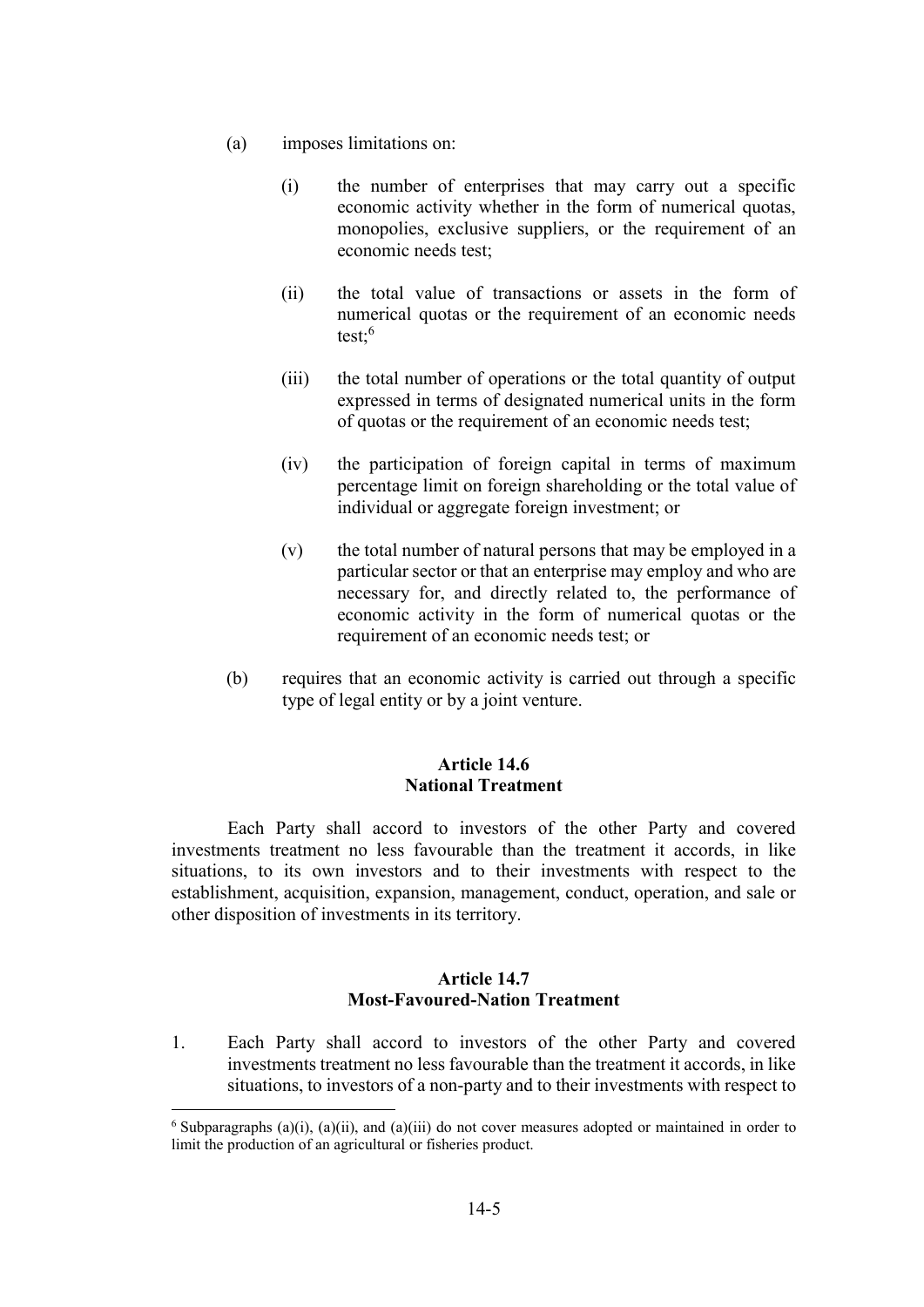the establishment, acquisition, expansion, management, conduct, operation, and sale or other disposition of investments in its territory.<sup>7</sup>

- 2. Paragraph 1 shall not be construed as obliging a Party to extend to investors of the other Party or to covered investments the benefit of any treatment resulting from measures providing for recognition, including the recognition of the standards or criteria for the authorisation, licencing, or certification of a natural person or enterprise to carry out an economic activity, or the recognition of prudential measures as referred to in paragraph 3 of the GATS Annex on Financial Services.
- 3. For greater certainty, the treatment referred to in paragraph 1 does not encompass international dispute resolution procedures or mechanisms other than those set out in this Agreement.

#### **Article 14.8 Performance Requirements**

- 1. Neither Party shall, in connection with the establishment, acquisition, expansion, management, conduct, operation, or sale or other disposition of an investment of an investor of a Party or of a non-party in its territory, impose or enforce any requirement, or enforce any commitment or undertaking:<sup>8</sup>
	- (a) to export a given level or percentage of goods or services;
	- (b) to achieve a given level or percentage of domestic content;
	- (c) to purchase, use, or accord a preference to goods produced in its territory, or to purchase goods from a person in its territory;
	- (d) to relate in any way the volume or value of imports to the volume or value of exports or to the amount of foreign exchange inflows associated with that investment;
	- (e) to restrict sales of goods or services in its territory that the investment produces or supplies by relating those sales in any way to the volume or value of its exports or foreign exchange earnings;
	- (f) to restrict exportation or sale for export;

 $<sup>7</sup>$  For greater certainty, this paragraph does not cover treatment accorded by the United Kingdom to</sup> investors (and to their investments) of territories for whose international relations the United Kingdom is responsible.

<sup>8</sup> For greater certainty, a condition for the receipt or continued receipt of an advantage referred to in paragraph 2 does not constitute a "requirement" or a "commitment or undertaking" for the purposes of paragraph 1.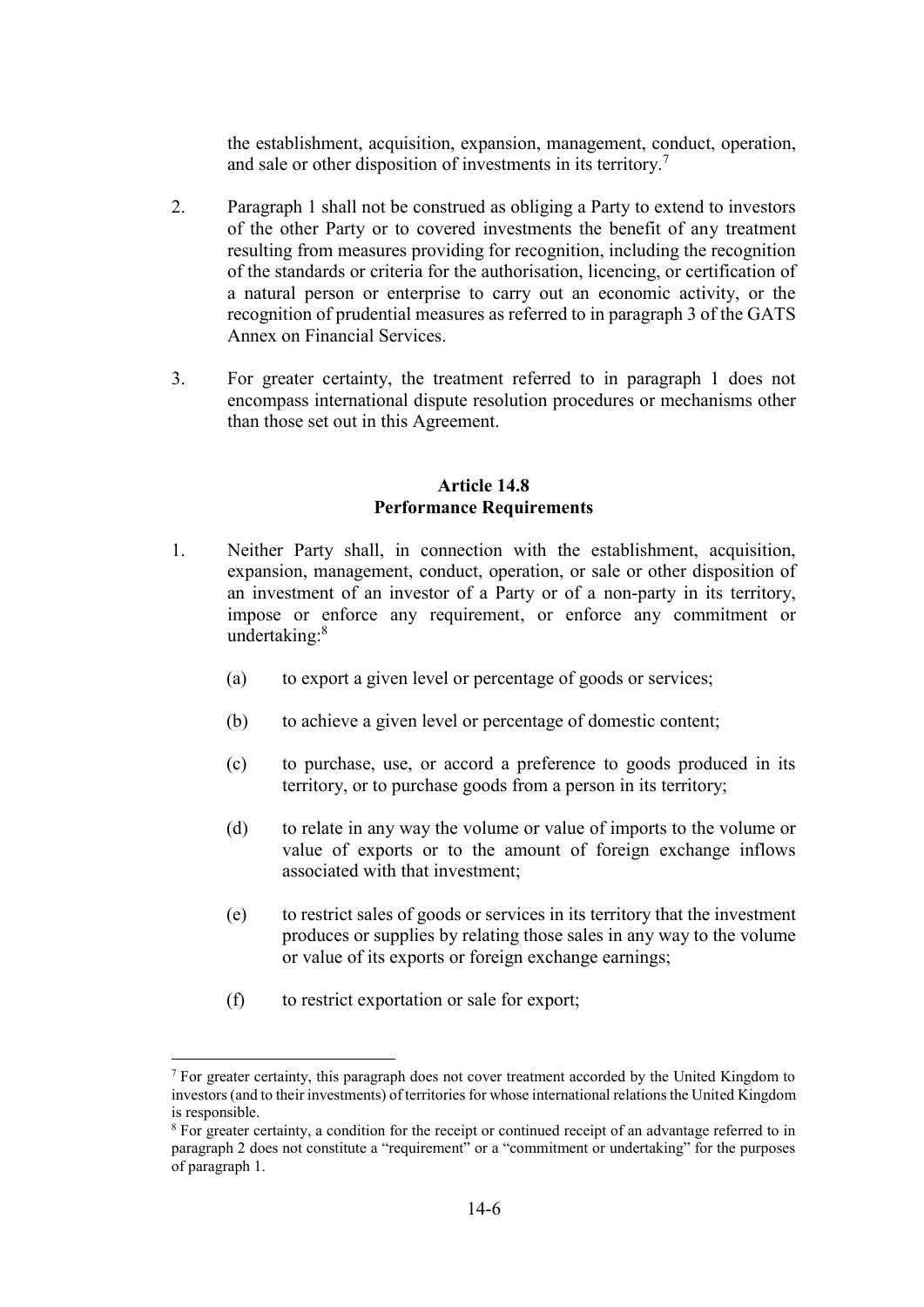- (g) to transfer a particular technology, a production process, or other proprietary knowledge to a person in its territory;
- (h) to locate the regional or world headquarters of an enterprise in its territory;
- (i) to hire a given number or percentage of its nationals;
- (j) to achieve a given level or value of research and development in its territory;
- (k) to supply exclusively from the territory of that Party the goods that the investment produces or the services that it supplies to a specific regional market or to the world market;
- (l) (i) to purchase, use, or accord a preference to, in its territory, technology of that Party or of a person of that Party;<sup>9</sup> or
	- (ii) that prevents the purchase or use of, or the according of a preference to, in its territory, a particular technology; or
- (m) to adopt:

- (i) a given rate or amount of royalty under a licence contract; or
- (ii) a given duration of the term of a licence contract,

in regard to any licence contract in existence at the time the requirement is imposed or enforced, or any commitment or undertaking is enforced, or any future licence contract<sup>10</sup> freely entered into between the investor or investment and a person in its territory, provided that the requirement is imposed or enforced or the commitment or undertaking is enforced in a manner that constitutes direct interference with that licence contract by an exercise of nonjudicial governmental authority of a Party. For greater certainty, subparagraph (m) shall not apply when the licence contract is concluded between the investor or investment and a Party.

2. Neither Party shall condition the receipt or continued receipt of an advantage, in connection with the establishment, acquisition, expansion, management, conduct, operation, or sale or other disposition of an investment of an investor of a Party or of a non-party in its territory, on compliance with any requirement:

<sup>&</sup>lt;sup>9</sup> For the purposes of this Article, the term "technology of a Party or of a person of a Party" includes technology that is owned by a Party or a person of a Party, and technology for which a Party or a person of a Party holds an exclusive licence.

 $10$  A "licence contract" referred to in this subparagraph means any contract concerning the licensing of technology, a production process, or other proprietary knowledge.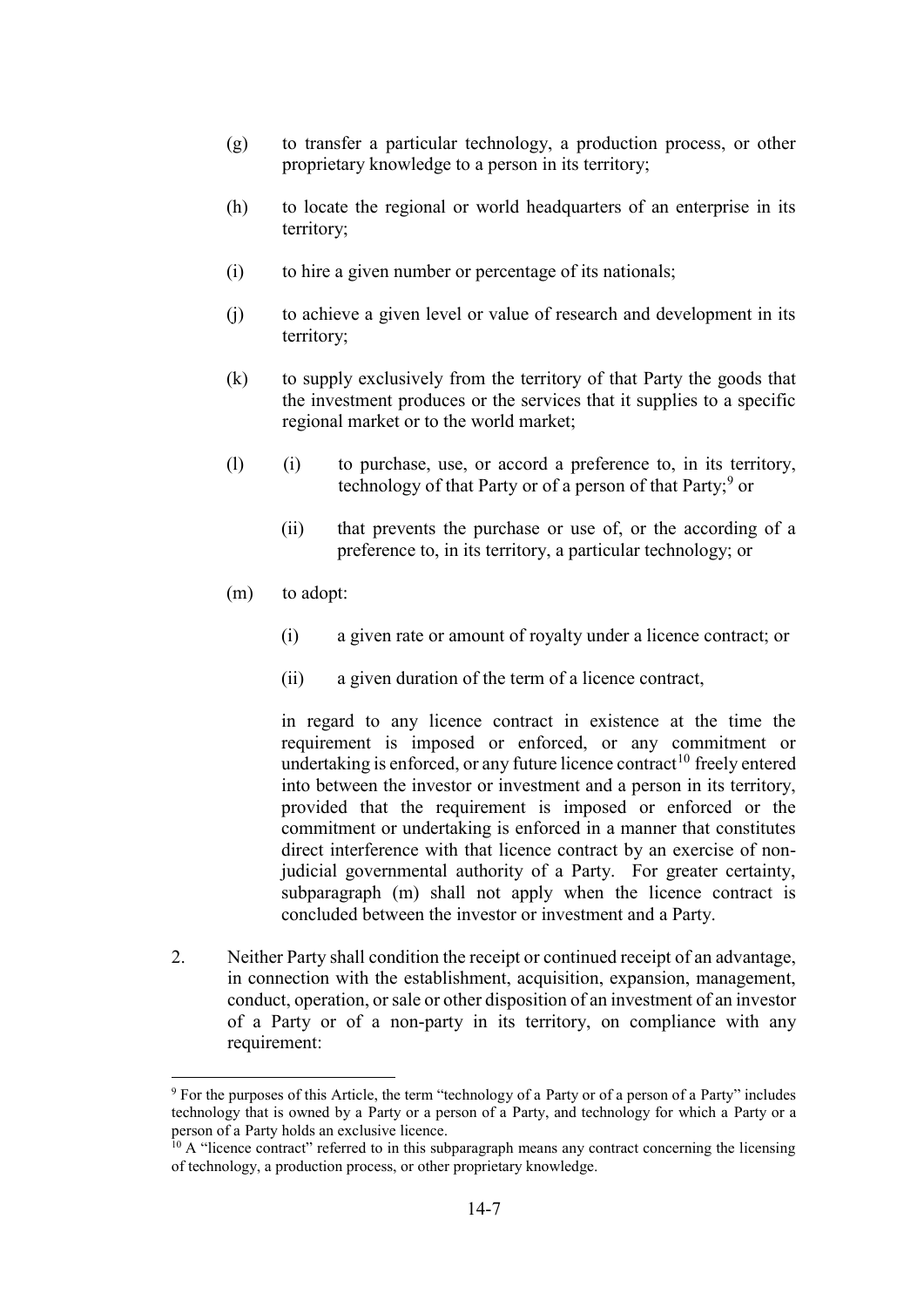- (a) to achieve a given level or percentage of domestic content;
- (b) to purchase, use, or accord a preference to goods produced in its territory, or to purchase goods from a person in its territory;
- (c) to relate in any way the volume or value of imports to the volume or value of exports or to the amount of foreign exchange inflows associated with that investment;
- (d) to restrict sales of goods or services in its territory that the investment produces or supplies by relating those sales in any way to the volume or value of its exports or foreign exchange earnings; or
- (e) to restrict exportation or sale for export.
- 3. For greater certainty, nothing in paragraph 1 shall be construed as preventing the enforcement by a Party of an undertaking voluntarily given<sup>11</sup> by a person in relation to a takeover or merger.
- 4. Nothing in paragraph 2 shall be construed to prevent a Party from conditioning the receipt or continued receipt of an advantage, in connection with an investment of an investor of a Party or of a non-party in its territory, on compliance with a requirement to locate production, supply a service, train or employ workers, construct or expand particular facilities, or carry out research and development, in its territory.
- 5. Subparagraphs  $1(g)$ ,  $1(l)$ , and  $1(m)$  shall not apply:
	- (a) if a Party authorises use of an intellectual property right in accordance with Article 31 or Article 31bis of the TRIPS Agreement, or to measures requiring the disclosure of data or proprietary information that fall within the scope of, and are consistent with, paragraph 3 of Article 39 of the TRIPS Agreement; or
	- (b) if the requirement is imposed or enforced, or the commitment or undertaking is enforced, by a court or administrative tribunal, or by a competition authority to remedy a situation <sup>12</sup> determined after a judicial or administrative process to be anti-competitive under a Party's competition law.<sup>13</sup>

 $11$  An "undertaking voluntarily given" means that it is not required by a Party as a condition of the approval of the takeover or merger.

 $12$  For greater certainty, for the purposes of this subparagraph "situation" includes any feature of a market (whether behavioural or structural) which may be subject to investigation or study under New Zealand's competition studies laws or regulations or the United Kingdom's market investigation law.

<sup>&</sup>lt;sup>13</sup> The Parties recognise that a patent does not necessarily confer market power.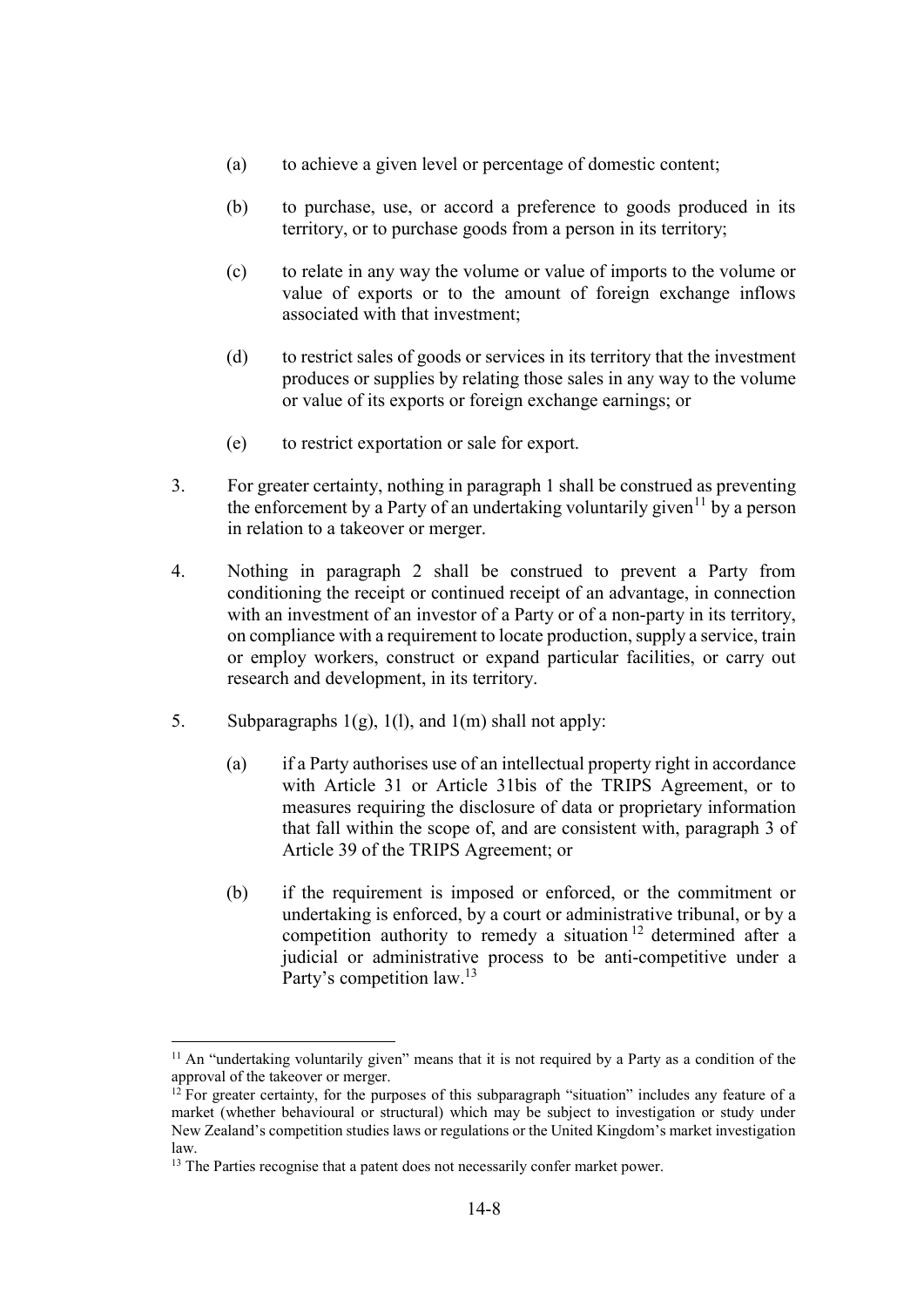- 6. Subparagraph 1(m) shall not apply if the requirement is imposed or enforced or the commitment or undertaking is enforced by a tribunal as equitable remuneration under the Party's copyright law.
- 7. Subparagraphs 1(a), 1(b), 1(c), 2(a), and 2(b), shall not apply to qualification requirements for goods or services with respect to export promotion and foreign aid programmes.
- 8. Subparagraphs 1(l) and 1(m) shall not be construed to prevent a Party from adopting or maintaining measures to protect legitimate public welfare objectives, provided that those measures are not applied in an arbitrary or unjustified manner, or in a manner that constitutes a disguised restriction on international trade or investment.
- 9. Subparagraphs 2(a) and 2(b) shall not apply to requirements imposed or enforced by an importing Party relating to the content of goods necessary to qualify for preferential tariffs or preferential quotas.
- 10. For greater certainty, paragraphs 1 and 2 shall not apply to any requirement other than the requirements set out in those paragraphs.
- 11. This Article is without prejudice to the obligations of a Party under the *Agreement on Trade-Related Investment Measures* in Annex 1A to the WTO Agreement.
- 12. This Article shall not preclude enforcement of any commitment, undertaking, or requirement between private parties, if a Party did not impose or require the commitment, undertaking, or requirement.

### **Article 14.9 Senior Management and Boards of Directors**

A Party shall not require that an enterprise that is a covered investment appoint to senior management or board of director positions natural persons of a particular nationality or who are resident in the territory of that Party.

### **Article 14.10 Non-Conforming Measures**

- 1. Articles 14.5 (Market Access) to Article 14.9 (Senior Management and Boards of Directors) shall not apply to:
	- (a) any existing non-conforming measure that is maintained by a Party at: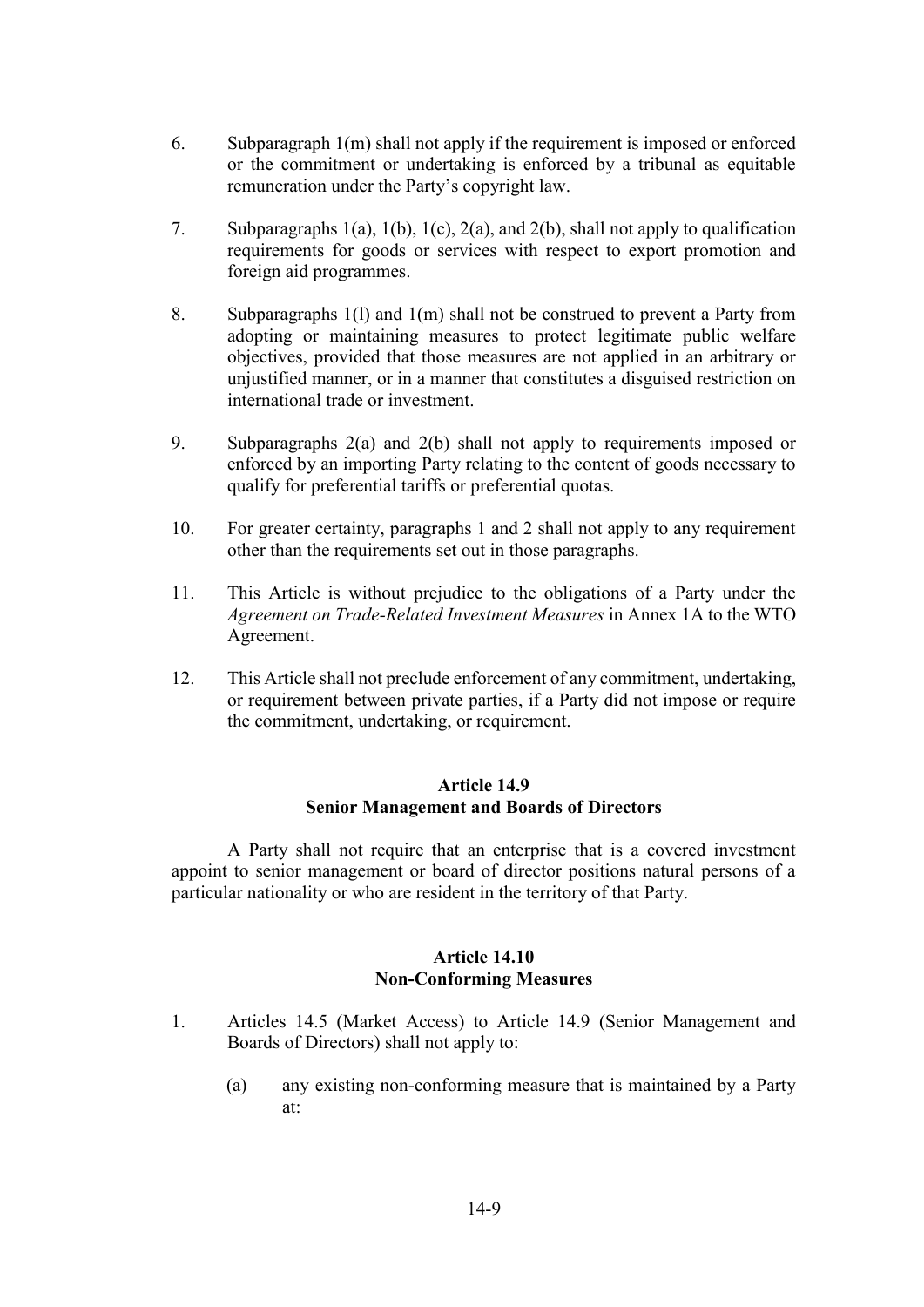- (i) the central or regional level of government, as set out by that Party in its Schedule to Annex I (Cross-Border Trade in Services and Investment Non-Conforming Measures); or
- (ii) a local level of government;
- (b) the continuation or prompt renewal of any non-conforming measure referred to in subparagraph (a); or
- (c) an amendment to any non-conforming measure referred to in subparagraph (a) to the extent that the amendment does not decrease the conformity of the measure, as it existed immediately before the amendment, with Articles 14.5 (Market Access) to Article 14.9 (Senior Management and Board of Directors).
- 2. Articles 14.5 (Market Access) to Article 14.9 (Senior Management and Boards of Directors) shall not apply to any measure that a Party adopts or maintains with respect to sectors, sub-sectors, or activities, as set out by that Party in its Schedule to Annex II (Cross-Border Trade in Services and Investment Non-Conforming Measures).
- 3. Neither Party shall, under any measure adopted after the date of entry into force of this Agreement and covered by its Schedule to Annex II (Cross-Border Trade in Services and Investment Non-Conforming Measures), require an investor of the other Party, by reason of its nationality, to sell or otherwise dispose of a covered investment existing at the time the measure becomes effective.
- 4. (a) Article 14.6 (National Treatment) shall not apply to any measure that falls within an exception to, or derogation from, the obligations which are imposed by:
	- (i) Article 17.7 (National Treatment Intellectual Property); or
	- (ii) Article 3 of the TRIPS Agreement, if the exception or derogation relates to matters not addressed by Chapter 17 (Intellectual Property).
	- (b) Article 14.7 (Most-Favoured-Nation Treatment) shall not apply to any measure that falls within Article 5 of the TRIPS Agreement, or an exception to, or derogation from, the obligations which are imposed by:
		- (i) Article 17.7 (National Treatment Intellectual Property); or
		- (ii) Article 4 of the TRIPS Agreement.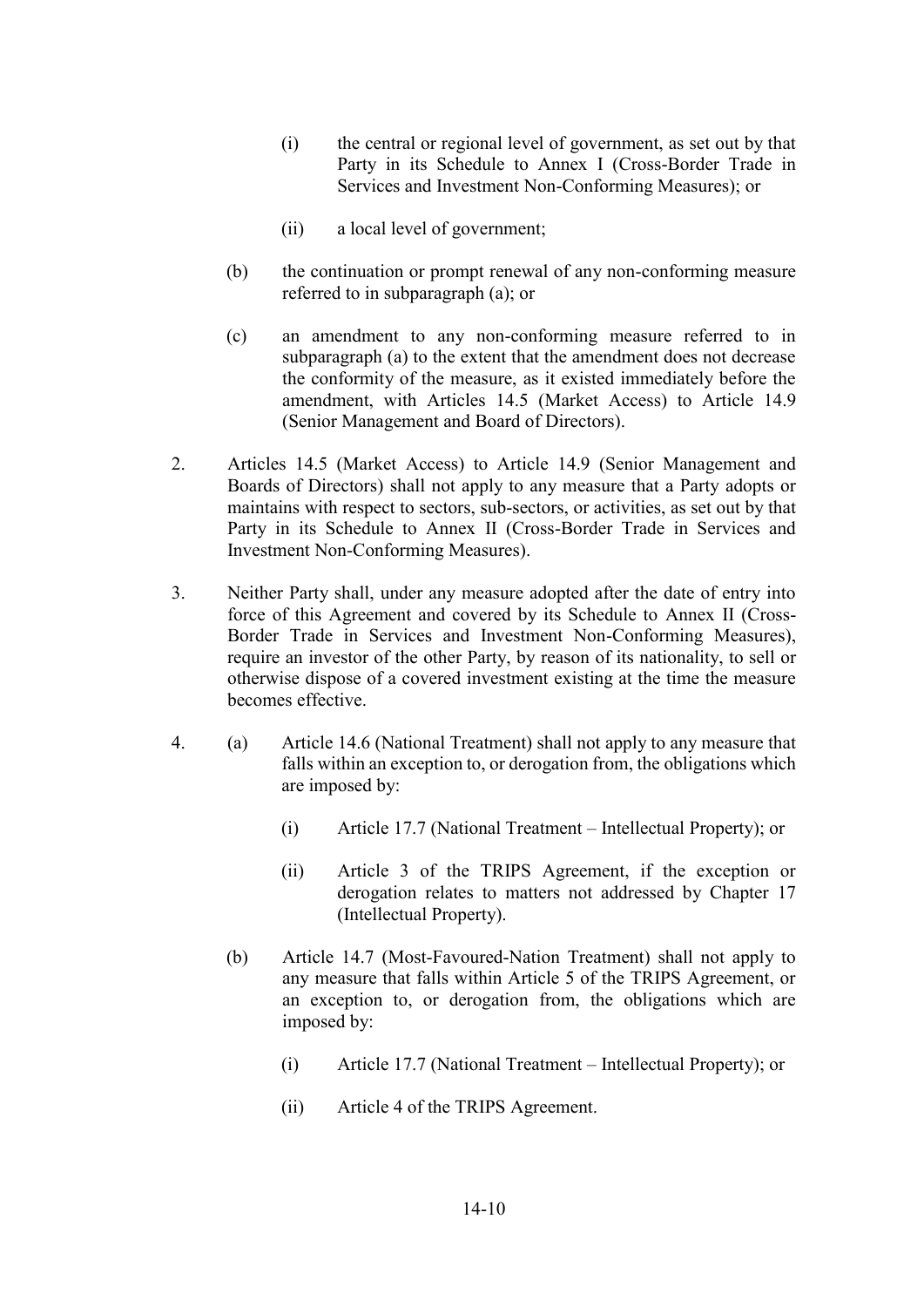- 5. Articles 14.5 (Market Access) to Article 14.9 (Senior Management and Boards of Directors) shall not apply to any measure with respect to government procurement.
- 6. Articles 14.5 (Market Access) to Article 14.9 (Senior Management and Boards of Directors) shall not apply to a subsidy or grant provided by a Party, including a government supported loan, guarantee, or insurance.
- 7. Each Party shall endeavour to progressively remove the non-conforming measures.

# **Article 14.11 Minimum Standard of Treatment<sup>14</sup>**

- 1. Each Party shall accord to covered investments treatment in accordance with applicable customary international law principles, including fair and equitable treatment and full protection and security.
- 2. For greater certainty, paragraph 1 prescribes the customary international law minimum standard of treatment of aliens as the standard of treatment to be afforded to covered investments. The concepts of "fair and equitable treatment" and "full protection and security" do not require treatment in addition to or beyond that which is required by that standard, and do not create additional substantive rights. The obligations in paragraph 1 provide that:
	- (a) "fair and equitable treatment" includes the obligation not to deny justice in criminal, civil, or administrative adjudicatory proceedings in accordance with the principle of due process embodied in the principal legal systems of the world; and
	- (b) "full protection and security" requires each Party to provide the level of police protection required under customary international law.
- 3. A determination that there has been a breach of another provision of this Agreement, or of a separate international agreement, does not establish that there has been a breach of this Article.
- 4. For greater certainty, the mere fact that a Party takes or fails to take an action that may be inconsistent with an investor's expectations does not constitute a breach of this Article, even if there is loss or damage to the covered investment as a result.
- 5. For greater certainty, the mere fact that a subsidy or grant has not been issued, renewed or maintained, or has been modified or reduced, by a Party, does not

<sup>&</sup>lt;sup>14</sup> Article 14.11 (Minimum Standard of Treatment) shall be interpreted in accordance with Annex 14A (Customary International Law).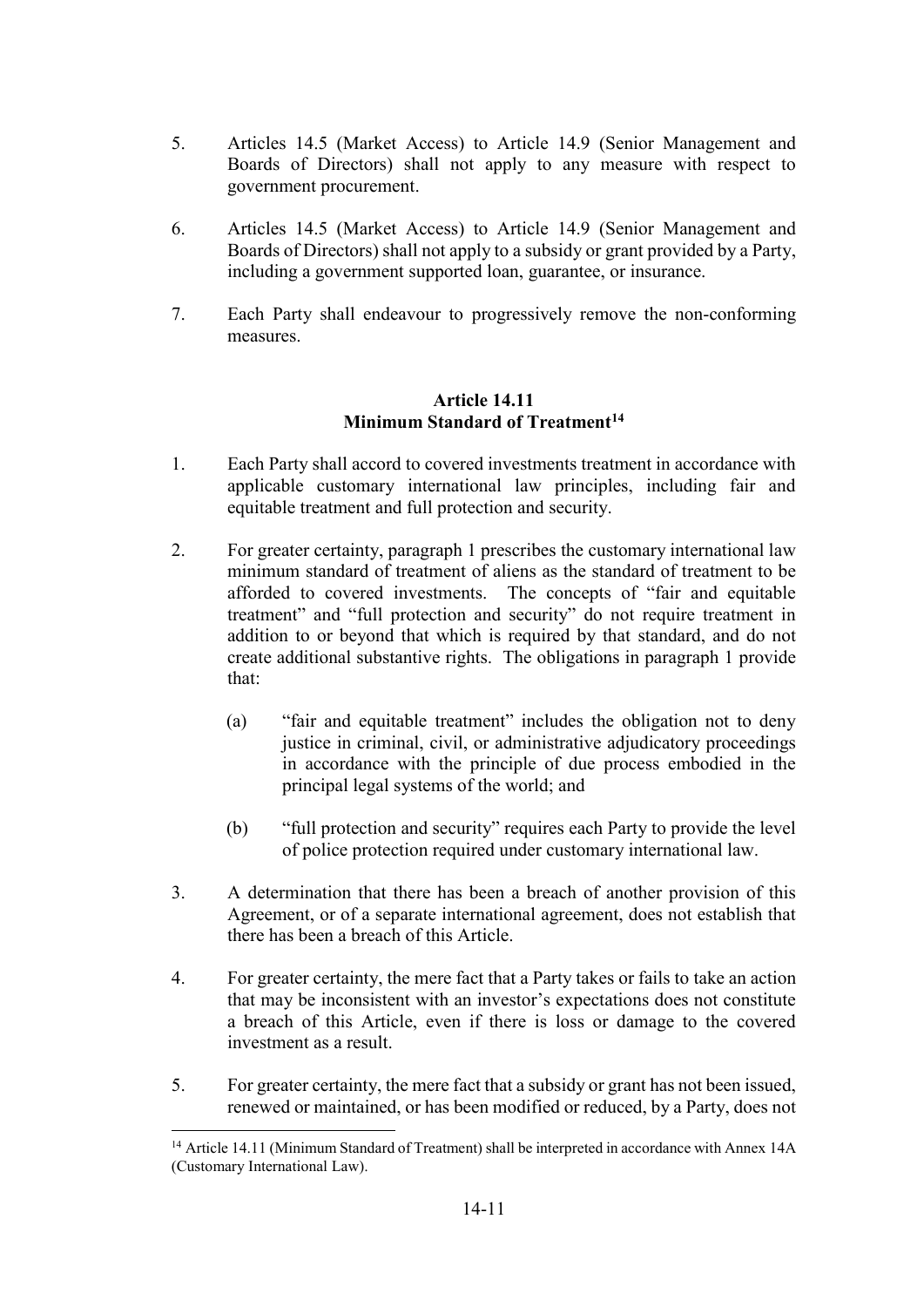constitute a breach of this Article, even if there is loss or damage to the covered investment as a result.

## **Article 14.12 Treatment in Case of Armed Conflict or Civil Strife**

- 1. Notwithstanding Article 14.10 (Non-Conforming Measures), each Party shall accord to investors of the other Party and to covered investments nondiscriminatory treatment with respect to measures it adopts or maintains relating to losses suffered by investments in its territory owing to armed conflict or civil strife.
- 2. Notwithstanding paragraph 1, if an investor of a Party, in a situation referred to in paragraph 1, suffers a loss in the territory of the other Party resulting from:
	- (a) requisitioning of its covered investment or part thereof by the latter's forces or authorities; or
	- (b) destruction of its covered investment or part thereof by the latter's forces or authorities, which was not required by the necessity of the situation,

the latter Party shall provide the investor restitution, compensation, or both, as appropriate, for that loss.

3. Paragraph 1 shall not apply to existing measures relating to subsidies or grants that would be inconsistent with Article 14.6 (National Treatment) but for Article 14.10 (Non-Conforming Measures).

# **Article 14.13 Transfers**

- 1. Each Party shall permit all transfers relating to a covered investment to be made freely and without delay into and out of its territory. Those transfers include:
	- (a) contributions to capital, including the initial contribution;
	- (b) returns;
	- (c) proceeds from the sale of all or any part of the covered investment or from the partial or complete liquidation of the covered investment;
	- (d) payments made under a contract, including a loan agreement;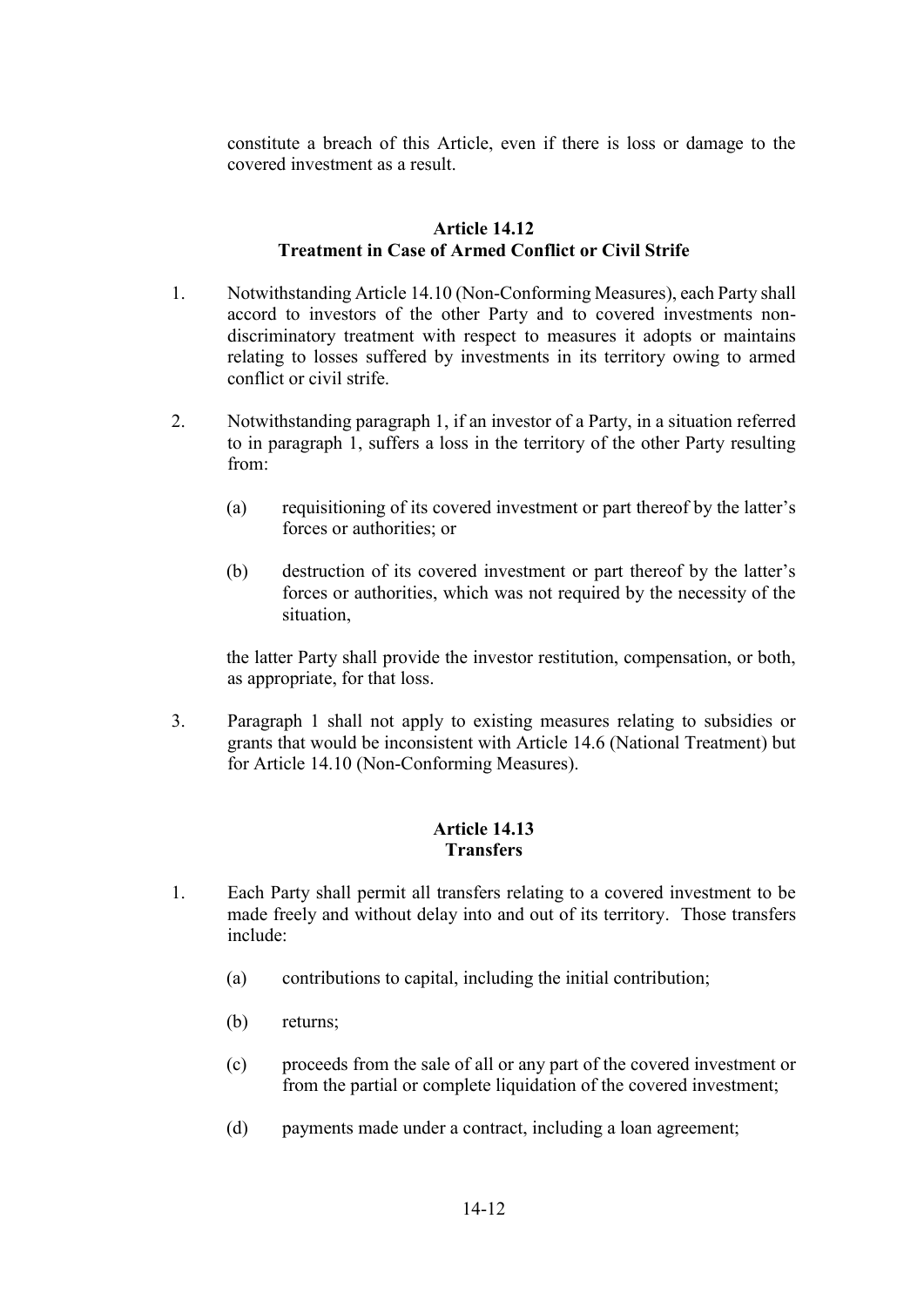- (e) payments made pursuant to Article 14.12 (Treatment in Case of Armed Conflict or Civil Strife) and Article 14.14 (Expropriation and Compensation);
- (f) payments arising out of a dispute; and
- (g) earnings and other remuneration of foreign personnel in connection with the covered investment.
- 2. Each Party shall permit transfers relating to a covered investment to be made in a freely usable currency at the market rate of exchange prevailing at the time of transfer.
- 3. Neither Party shall require its investors to transfer, or penalise its investors for failing to transfer, the income, earnings, profits, or other amounts derived from, or attributable to, investments in the territory of the other Party.
- 4. Notwithstanding UK New Zealand Free Trade Agreement Chapter and 2 and 2 transfer through the equitable, non-discriminatory, and good faith application of its law relating to:
	- (a) bankruptcy, insolvency, or the protection of the rights of creditors;
	- (b) issuing, trading, or dealing in securities, futures, options, or derivatives;
	- (c) criminal or penal offences;
	- (d) financial reporting or record keeping of transfers when necessary to assist law enforcement or financial regulatory authorities;
	- (e) ensuring compliance with orders or judgments in judicial or administrative proceedings; or
	- (f) social security, public retirement, or compulsory savings schemes.
- 5. For greater certainty, nothing in this Article shall be construed to prevent a Party from applying its law relating to the imposition of economic sanctions provided that doing so does not constitute a disguised restriction on transfers.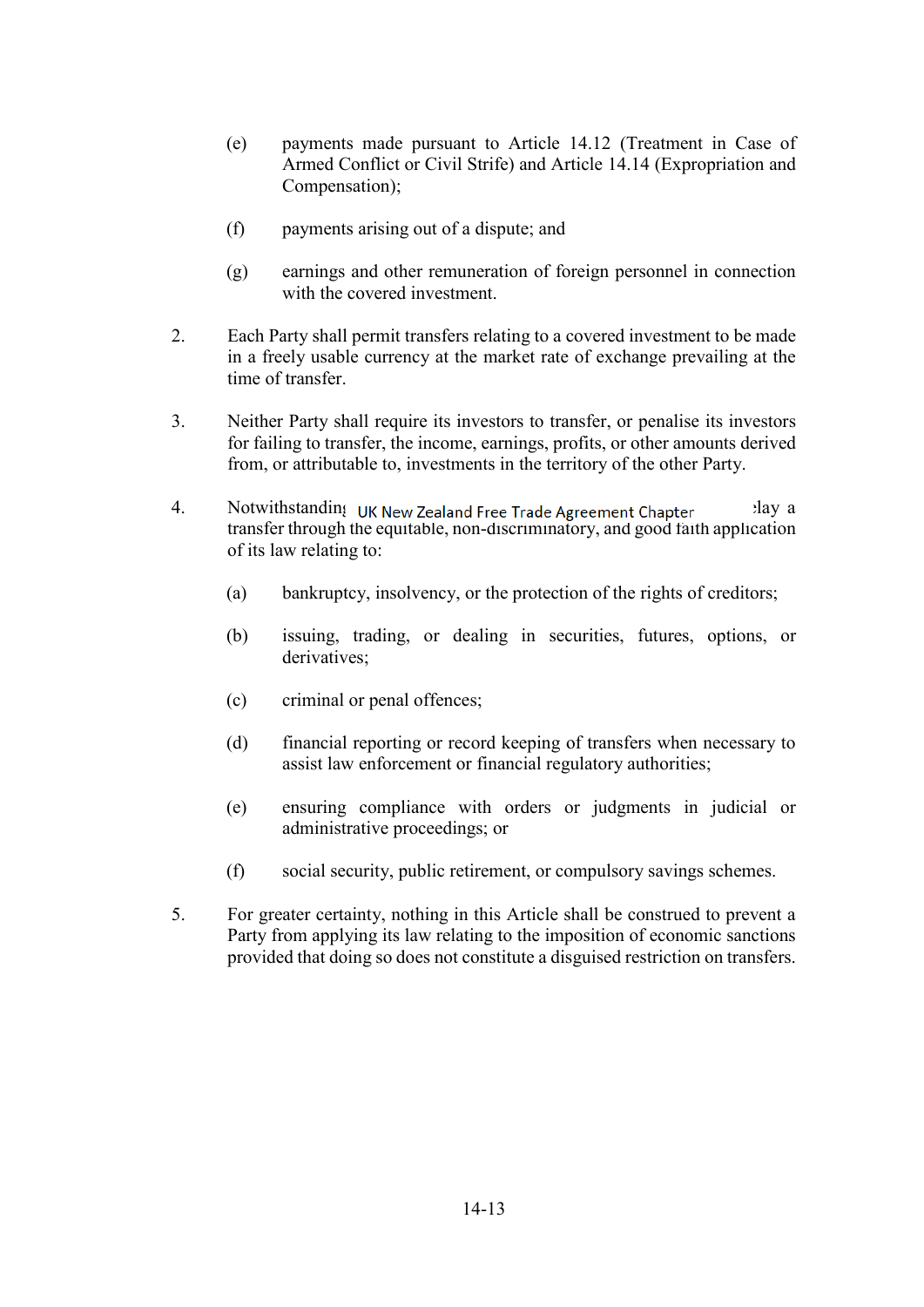# **Article 14.14 Expropriation and Compensation<sup>15</sup>**

- 1. Neither Party shall expropriate or nationalise a covered investment either directly or indirectly through measures equivalent to expropriation or nationalisation (expropriation), except:
	- (a) for a public purpose;
	- (b) in a non-discriminatory manner;
	- (c) on payment of prompt, adequate, and effective compensation in accordance with paragraphs 2, 3, and 4; and
	- (d) in accordance with due process of law.
- 2. Compensation shall:

- (a) be paid without delay;
- (b) be equivalent to the fair market value of the expropriated investment immediately before the expropriation took place (the date of expropriation);
- (c) not reflect any change in value occurring because the intended expropriation had become known earlier; and
- (d) be fully realisable and freely transferable.
- 3. If the fair market value is denominated in a freely usable currency, the compensation paid shall be no less than the fair market value on the date of expropriation, plus interest at a commercially reasonable rate for that currency, accrued from the date of expropriation until the date of payment.
- 4. If the fair market value is denominated in a currency that is not freely usable, the compensation paid, converted into the currency of payment at the market rate of exchange prevailing on the date of payment, shall be no less than:
	- (a) the fair market value on the date of expropriation, converted into a freely usable currency at the market rate of exchange prevailing on that date; plus
	- (b) interest, at a commercially reasonable rate for that freely usable currency, accrued from the date of expropriation until the date of payment.

<sup>&</sup>lt;sup>15</sup> This Article shall be interpreted in accordance with Annex 14B (Expropriation).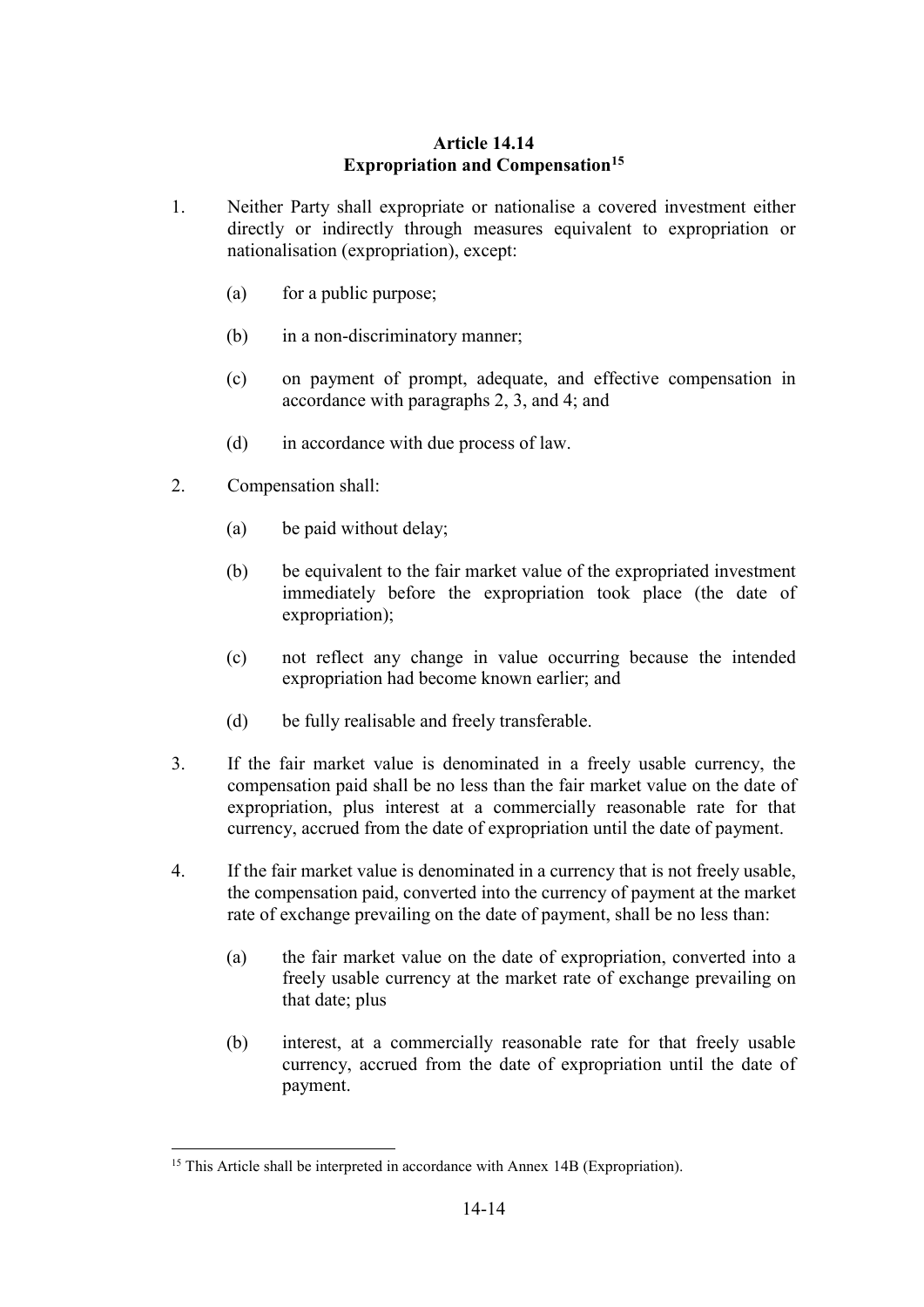- 5. This Article shall not apply to the issuance of compulsory licences granted in relation to intellectual property rights in accordance with the TRIPS Agreement, or to the revocation, limitation, or creation of intellectual property rights, to the extent that the issuance, revocation, limitation, or creation is consistent with Chapter 17 (Intellectual Property) and the TRIPS Agreement.<sup>16</sup>
- 6. For greater certainty, a Party's decision not to issue, renew, or maintain a subsidy or grant, or decision to modify or reduce a subsidy or grant:
	- (a) in the absence of any specific commitment under law or contract to issue, renew, or maintain that subsidy or grant; or
	- (b) in accordance with any terms or conditions attached to the issuance, renewal, modification, reduction, and maintenance of that subsidy or grant,

standing alone, does not constitute an expropriation.

## **Article 14.15 Subrogation**

If a Party, or any agency, institution, statutory body, or corporation designated by a Party, makes a payment to an investor of the Party under a guarantee, a contract of insurance, or other form of indemnity that it has entered into with respect to a covered investment, the other Party in whose territory the covered investment was made shall recognise the subrogation or transfer of any rights the investor would have possessed under this Chapter with respect to the covered investment but for the subrogation, and the investor shall be precluded from pursuing these rights to the extent of the subrogation.

### **Article 14.16 Special Formalities and Disclosure of Information**

1. Nothing in Article 14.6 (National Treatment) shall be construed to prevent a Party from adopting or maintaining a measure that prescribes special formalities in connection with covered investments, such as a requirement that covered investments be legally constituted under the law of a Party, provided that those formalities do not materially impair the protections afforded by a Party to investors of the other Party and covered investments pursuant to this Chapter.

<sup>&</sup>lt;sup>16</sup> For greater certainty, the Parties recognise that, for the purposes of this Article, the term "revocation" of intellectual property rights includes the cancellation or nullification of those rights, and the term "limitation" of intellectual property rights includes exceptions to those rights.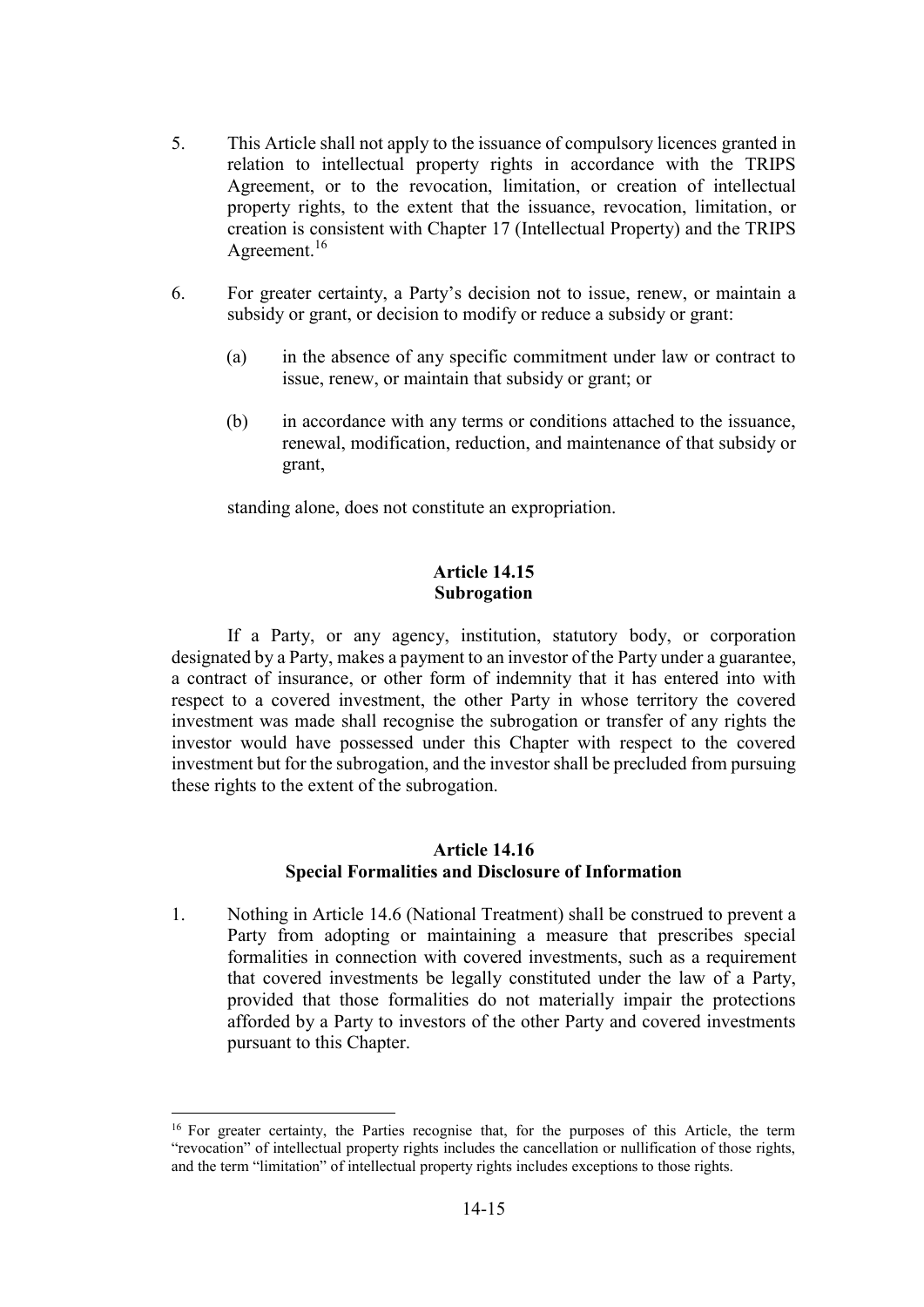2. Notwithstanding Article 14.6 (National Treatment) and Article 14.7 (Most-Favoured-Nation Treatment), a Party may require an investor of the other Party, or a covered investment, to provide information concerning an investment solely for informational or statistical purposes. Each Party shall protect that information that is confidential from any disclosure that would prejudice the competitive position of the investor or the covered investment. Nothing in this paragraph shall be construed to prevent a Party from otherwise obtaining or disclosing information in connection with the equitable and good faith application of its law.

#### **Article 14.17 Denial of Benefits**

Each Party may deny the benefits of this Chapter to an investor of the other Party that is an enterprise of that Party and to covered investments of that investor if:

- (a) a non-party or a person of a non-party owns or controls the enterprise; and
- (b) the denying Party adopts or maintains a measure with respect to the non-party or the person of the non-party which prohibits transactions with the enterprise or which would be violated or circumvented if the benefits of this Chapter were accorded to the enterprise or to the investments of that enterprise.

# **Article 14.18 Investment and Environmental, Health, and Other Regulatory Objectives**

- 1. Nothing in this Chapter shall be construed to prevent a Party from adopting, maintaining, or enforcing, in a manner consistent with this Chapter, any measure that it considers appropriate to ensure that investment activity in its territory is undertaken in a manner sensitive to environmental, health, or other regulatory objectives.
- 2. The Parties recognise the importance of environmental protection, including with respect to climate change mitigation and adaptation, and recall each Party's rights and obligations relating to the protection of the environment provided for in this Agreement.

# **Article 14.19 Corporate Social Responsibility**

The Parties reaffirm the importance of each Party encouraging enterprises operating within its territory or subject to its jurisdiction to voluntarily incorporate